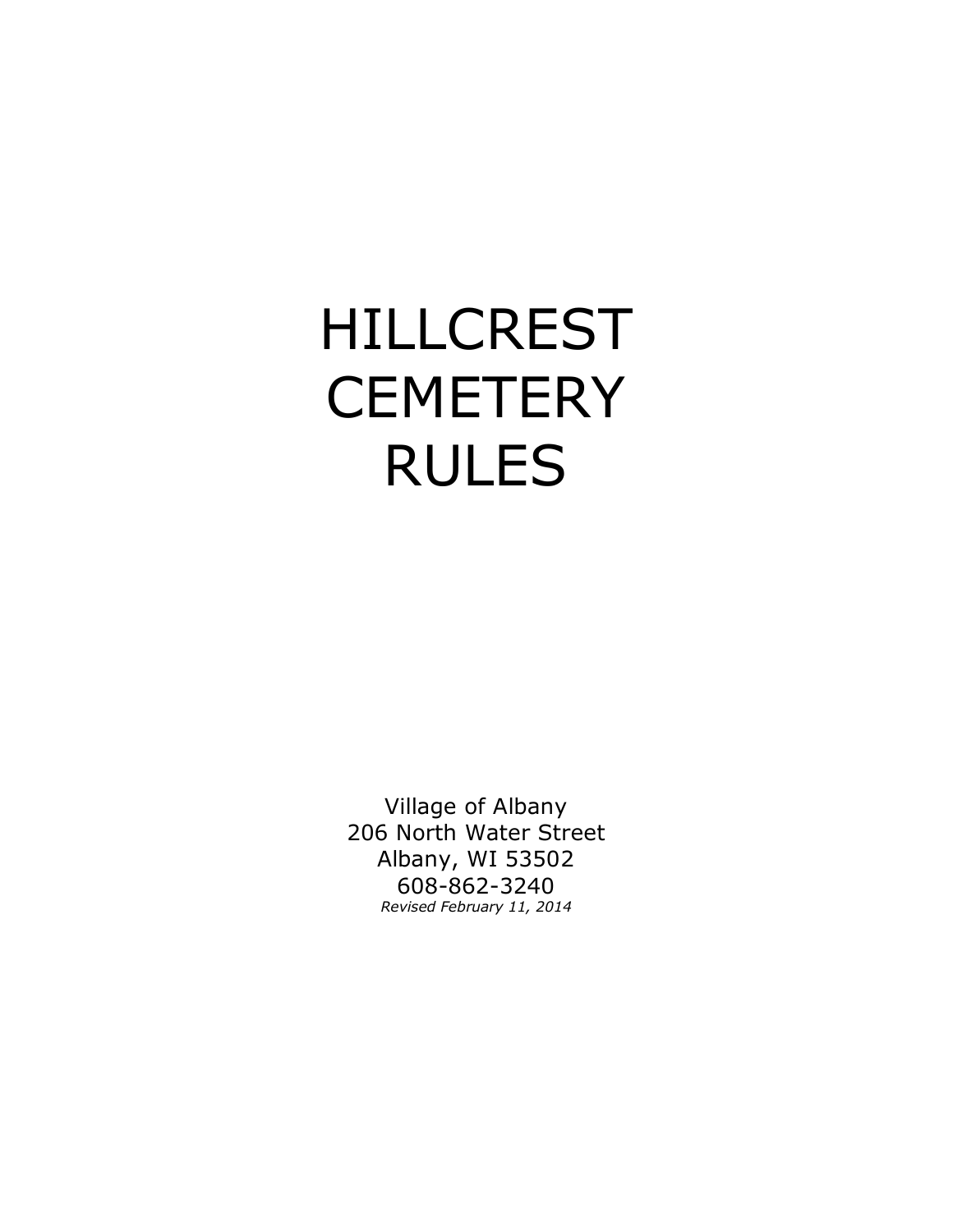#### **GENERAL**

All persons purchasing grave sites in Hillcrest Cemetery shall receive a deed for same. Said deed shall state the lot number purchased, the amount paid, and the number of lots purchased. The grave sites may only be used for the interment purposes of human remains. **No animals** are allowed.

Each grave site may be used for one of the following types of interment:

- a) one adult or one child;
- b) crematory remains for two humans;
- c) one interment in conjunction with a crematory remains burial; or
- d) infant interment in conjunction with an adult interment.

Such cases are allowed providing that space is available. An **added cost** will be assessed as determined by the Village Board for more than one burial per single grave lot.

The cemetery shall be maintained by the Village of Albany. Grass shall be kept cut and shall be trimmed around monuments and markers. Seeding or sodding shall be done as deemed necessary. Drives shall be maintained throughout the year and kept reasonably free of snow during the winter months.

### **GRAVE OPENINGS/INTERMENT/DISINTERMENT**

No grave shall be opened until the fee has been paid in advance or guaranteed by a funeral director(s).

Opening of graves shall be done in a neat and orderly manner by the Village of Albany, with care being taken to protect monuments and markers. Graves shall not be less than forth-eight inches nor more than seventy-two inches in depth.

An outer burial container of concrete, steel, or plastic must be used for all interments with the exception of the interment of crematory remains or infant remains.

Interment and disinterment, including one necessary for crematory remains must be done by Village of Albany personnel or as otherwise authorized by the Cemetery Committee.

Disinterment can only be done with the **approval** of the County Coroner.

After interment or disinterment, the grave shall be closed and the ground allowed to settle. The grave site shall then be sodded, seeded or otherwise restored to the condition of the surrounding area.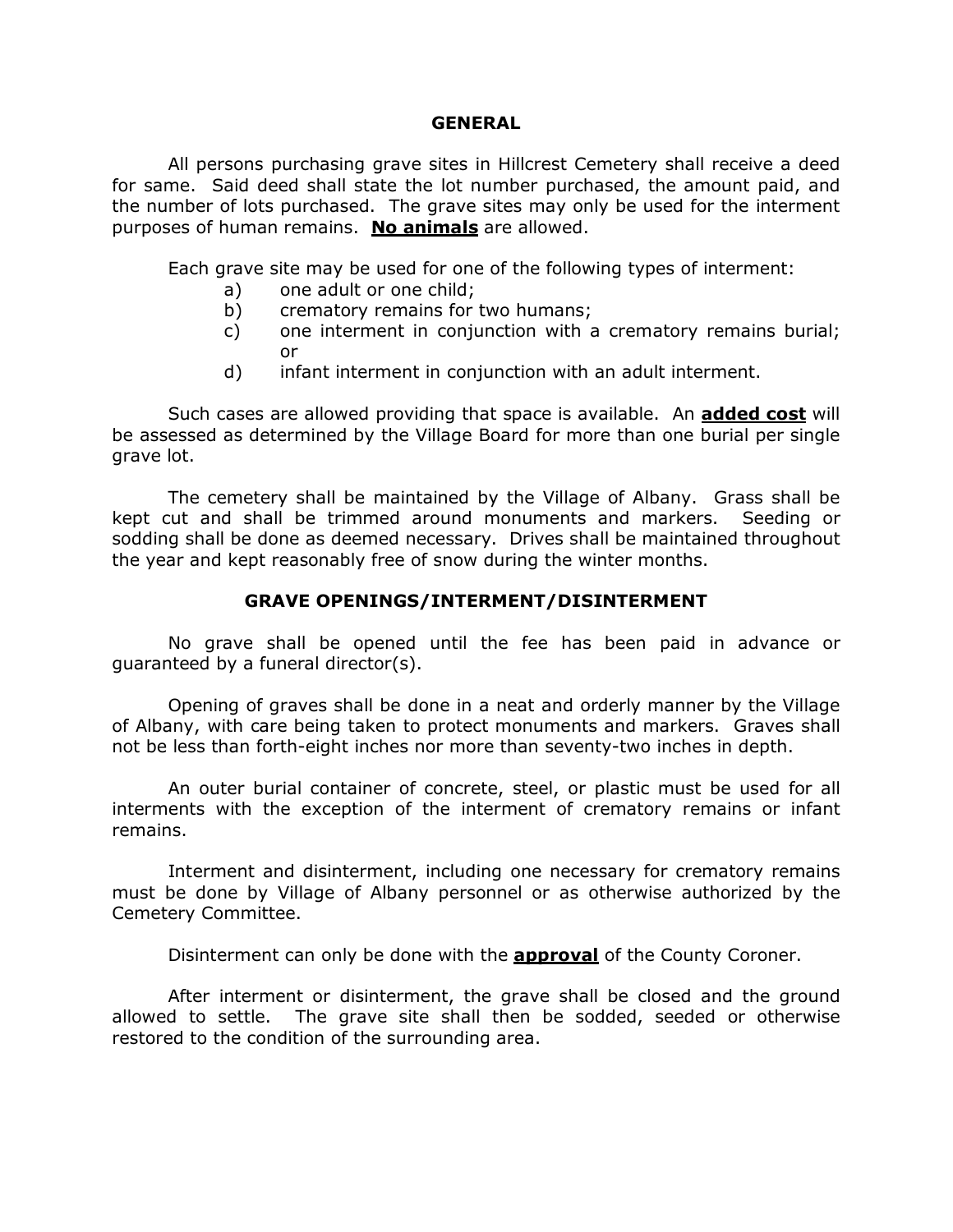#### **CREMATION AREA RULES AND CHARGES**

Cremation burial areas are  $36'' \times 48''$  with  $18'' \times 48''$  concrete foundation area for a stone marker or brass marker. No scattering of ashes will be allowed. Markers must be on the concrete foundation. The maximum base size of stone markers or brass markers shall **not** exceed 13" in width or 34" in length. If two adjoining cremation lots are owned by one owner, an exception to the length of the stone marker may be granted. In any case, there shall be a minimum of concreted wash in front and rear of the marker(s) of 2.5" and a minimum of 7" at each end of the marker.

As in all sections of the cemetery, all decorations, including urns, must be placed on a concrete foundation base. All military staffs and staffs for hanging plants, lights, etc. must be drilled into the concreted base. They may **not** be placed on the ground or along the side of the concrete base.

The cost of the lots in the cremation area will be reviewed from time to time and set by the Village Board. There will, however, be an additional \$100 charged if two cremation burials are placed in one gravesite.

#### **MONUMENTS/MARKERS**

All monuments and/or markers must be placed on a concrete foundation base of a minimum thickness of 4" on soil not disturbed by the grave opening. The base must extend beyond monument or markers by a minimum of 14" on each end and 4" in front and back.

The maximum height of monuments and/or markers **shall not exceed 32"** from the foundation, with foundation **not to exceed 1" above ground level**. Those exceeding 32" require the approval of the Superintendent of Public Works for the Village of Albany.

No person shall erect or cause to have erected any permanent object other than the above-mentioned monuments and markers without **prior** approval of the Cemetery Committee.

#### **RECORD KEEPING**

The Village of Albany shall collect all monies for grave sites, perpetual care, grave openings, gifts and memorials and shall be responsible for maintaining records of all interments and disinterments, and making necessary reports as required by the State of Wisconsin.